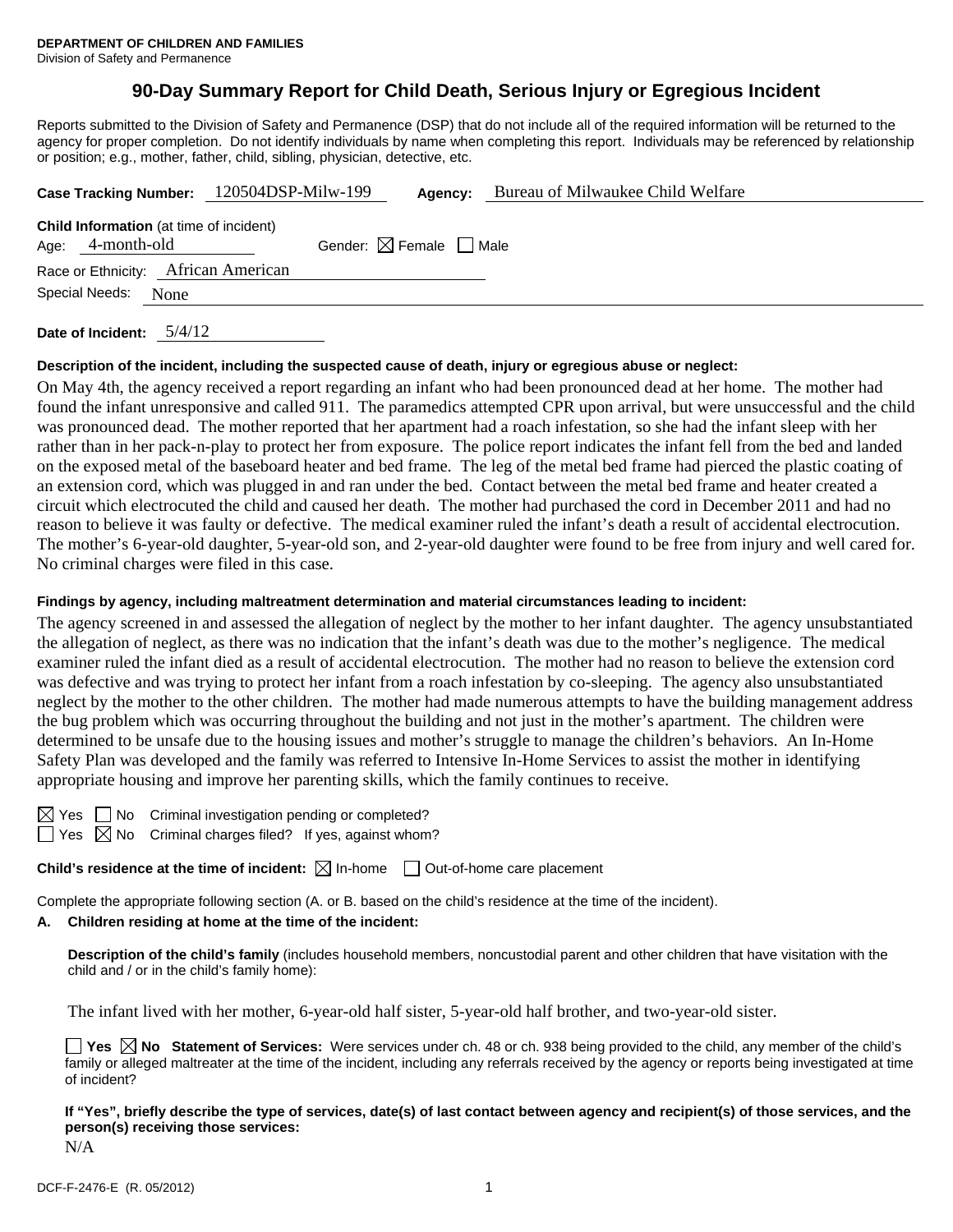### **Summary of all involvement in services as adults under ch. 48 or ch. 938 by child's parents or alleged maltreater in the previous five years:** (Does not include the current incident.)

A 7/29/11 referral alleging physical abuse by the mother to her 4-year-old son was screened out as No Threatened Harm or Maltreatment.

A 5/13/11 referral alleging neglect by the mother to her 5-year-old daughter, 4-year-old son, and 1-year-old daughter was screened in and assessed. The allegation was unsubstantiated as the children's basic needs were being met. At the time of the referral, the mother had been working with Safety Services since February 2011 and continued to do so until June 2011, when she moved out of state and the case was closed.

A 2/16/11 referral alleging physical abuse by the mother to her 3-year-old son was screened in and assessed. The allegation was unsubstantiated, as the child denied any physical abuse and did not have any injuries indicative of abuse. The mother did request Safety Services to assist her with her parenting skills and was referred to the program.

A 4/15/10 referral alleging physical abuse by the mother to her 4-year-old daughter was screened in and assessed. The allegation was unsubstantiated as the children denied any physical abuse and no injuries were observed. The family was also provided with community assistance referrals.

A 4/15/10 service report was screened in as the mother requesting parenting assistance with her 4 year-old daughter and 2 year-old son. The mother was given the information to request assistance from Safety Services.

A 2/19/10 referral alleging neglect by the mother to her 4 year-old daughter and 2-year-old son was screened in and assessed. The allegation was unsubstantiated as the children's basic needs were being met.

#### **Summary of actions taken by the agency under ch. 48, including any investigation of a report or referrals to services involving the child, any member of the child's family living in this household and the child's parents and alleged maltreater.** (Does not include the current incident.)

(Note: Screened out reports listed in this section may include only the date of the report, screening decision, and if a referral to services occurred at Access. Reports that do not constitute a reasonable suspicion of maltreatment or a reason to believe that the child is threatened with harm are not required to be screened in for an initial assessment, and no further action is required by the agency.) See previous section.

# **Summary of any investigation involving the child, any member of the child's family and alleged maltreater conducted under ch. 48 or ch. 938 and any services provided to the child and child's family since the date of the incident:**

The agency screened in and assessed the allegation of neglect by the mother to her infant daughter. The agency unsubstantiated the allegation of neglect, as there was no indication that the infant's death was due to the mother's negligence. The medical examiner ruled the infant died as a result of accidental electrocution. The mother had no reason to believe the extension cord was defective and was trying to protect her infant from a roach infestation by co-sleeping. The agency also unsubstantiated neglect by the mother to the other children. The mother had made numerous attempts to have the building management address the bug problem which was occurring throughout the building and not just in the mother's apartment. The children were determined to be unsafe due to the housing issues and mother's struggle to manage the children's behaviors. An In-Home Safety Plan was developed and the family was referred to Intensive In-Home Services to assist the mother in identifying appropriate housing and improve her parenting skills. The family is still receiving Intensive In-Home Services.

# **B. Children residing in out-of-home (OHC) placement at time of incident:**

**Description of the OHC placement and basis for decision to place child there:** 

# **Description of all other persons residing in the OHC placement home:**

**Licensing history:** Including type of license, duration of license, summary of any violations by licensee or an employee of licensee that constitutes a substantial failure to protect and promote the welfare of the child.

# **Summary of any actions taken by agency in response to the incident:** (Check all that apply.)

Protective plan implemented  $R$  Referral to services

Screening of Access report Attempted or successful reunification

 $\boxtimes$